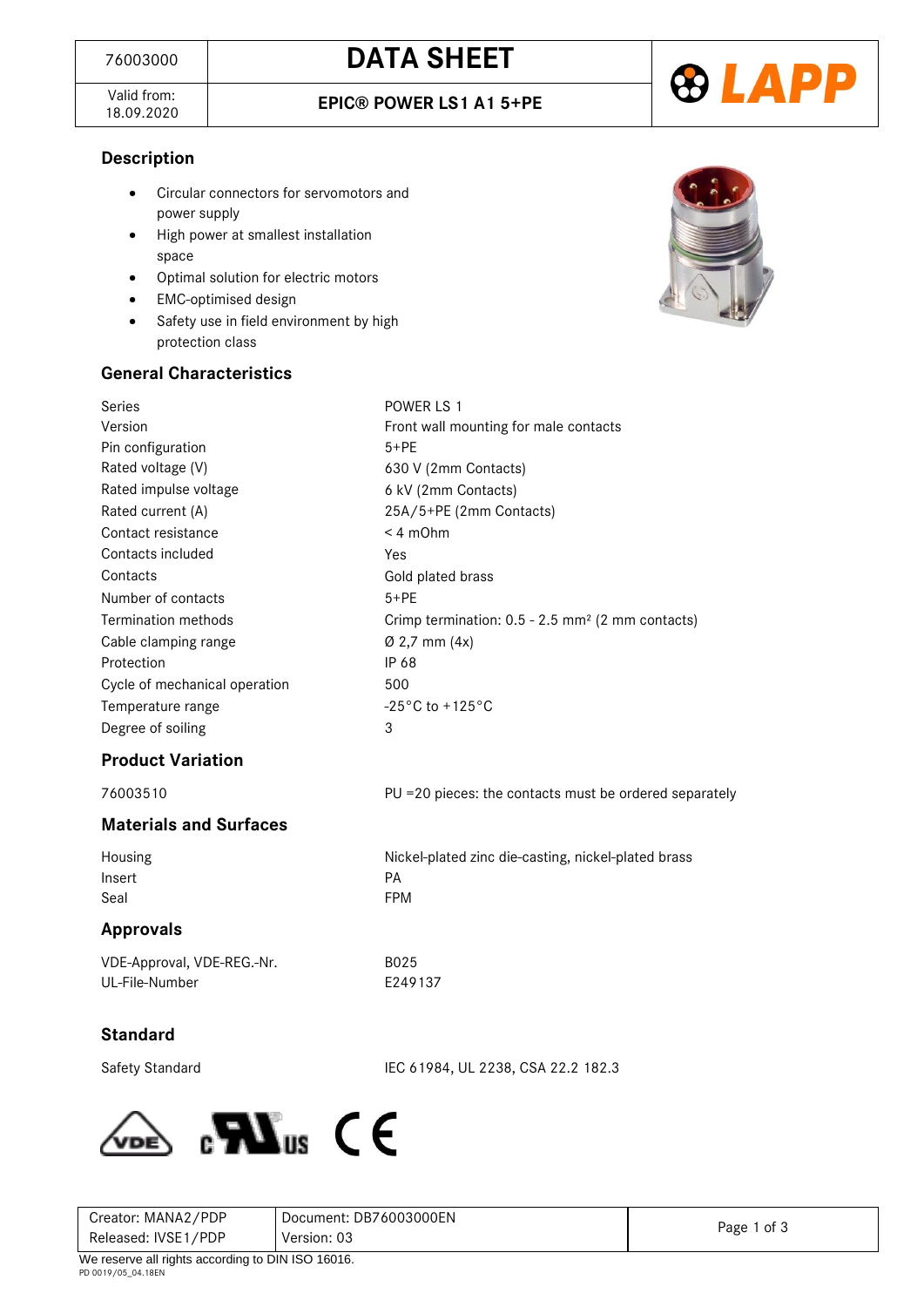

Valid from:<br>18.09.2020

### **Technical Drawings**





Good chemical resistance



Corrosion-resistant



Industrial machinery and plant engineering



Maximum vibration protection



Mechanical resistance



Assembly time



Space requirement

| Creator: MANA2/PDP                                              | Document: DB76003000EN |             |  |
|-----------------------------------------------------------------|------------------------|-------------|--|
| Released: IVSE1/PDP                                             | Version: 03            | Page 2 of 3 |  |
| $M_{\rm g}$ are reason all sinkin a recording to DIM ICO 40040. |                        |             |  |